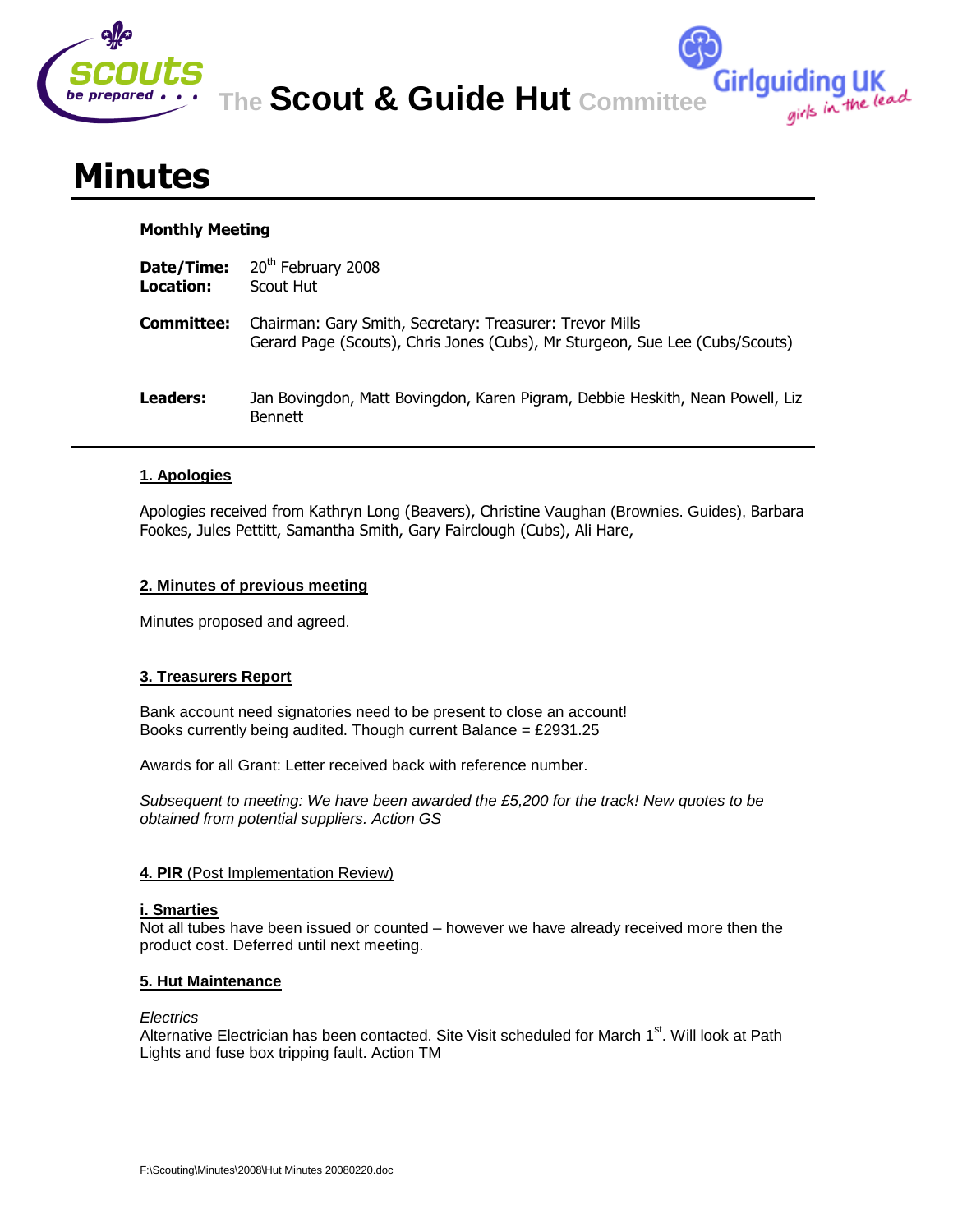

**The Scout & Guide Hut Committee**

Girlguiding UK<br>girls in the lead

## *Fire Doors*

A quote of £1,650 for the two fire doors, and £270 for the main entrance has been received. This represents good value so the committee have agreed to purchase and installation. Action: KP & MB

#### *Flooring*

A part of the flooring may need to replaced and a mat well installed once the fire doors are in place. We can apply for an Essex Scouts grant for floor surface/markings. There is also a Community Initiate fund available for local projects too. Action TM

#### *Kitchen Units*

Kitchen units are more expensive than originally anticipated. Project on hold as funds spent on Fire Doors.

#### *Kitchen Visitors*

Ultrasonic device has been installed to encourage mice to find alternative accommodation.

#### *Septic Tank*

Septic tank has been emptied via Binders at a cost of £90. If we request their smaller truck they can drive into the grounds.

*Outside Lights* See Electrics above.

#### *Track to hut*

Will review at next meeting, as we should know if we have been successful with our Awards for all application.

*Subsequent to meeting: We have been awarded the £5,200 for the track! Quotes to be obtained from potential suppliers. Action GS*

#### *Memorial Camp Fire*

Agreed to make a permanent camp fire at the rear of the car park. John Thompson's widow happy with proposal. Working Sub committee MB, GF, TM & GS. Contact Silverton's and request materials at cost price. Action GS

# *Interior Decorating - Saturday 22nd March @ 9am*

Thanks to Trevor we have had a quantity of Magnolia paint donated. Painting Team Members: CJ, DH, MB, MS, LB, JP, JB, GS & SS Please can all Leaders ensure that all equipment is stored away in cupboards etc after your meetings this week. If time allows can coat hook be installed too.

#### **6. Fundraising**

*Chocolates for Chocoholics – Feb/March* Action SS

# *Strawberry Fayre & AGM – Saturday 3rd or 10th May*

Event in grounds Strawberries usually available from the middle of May